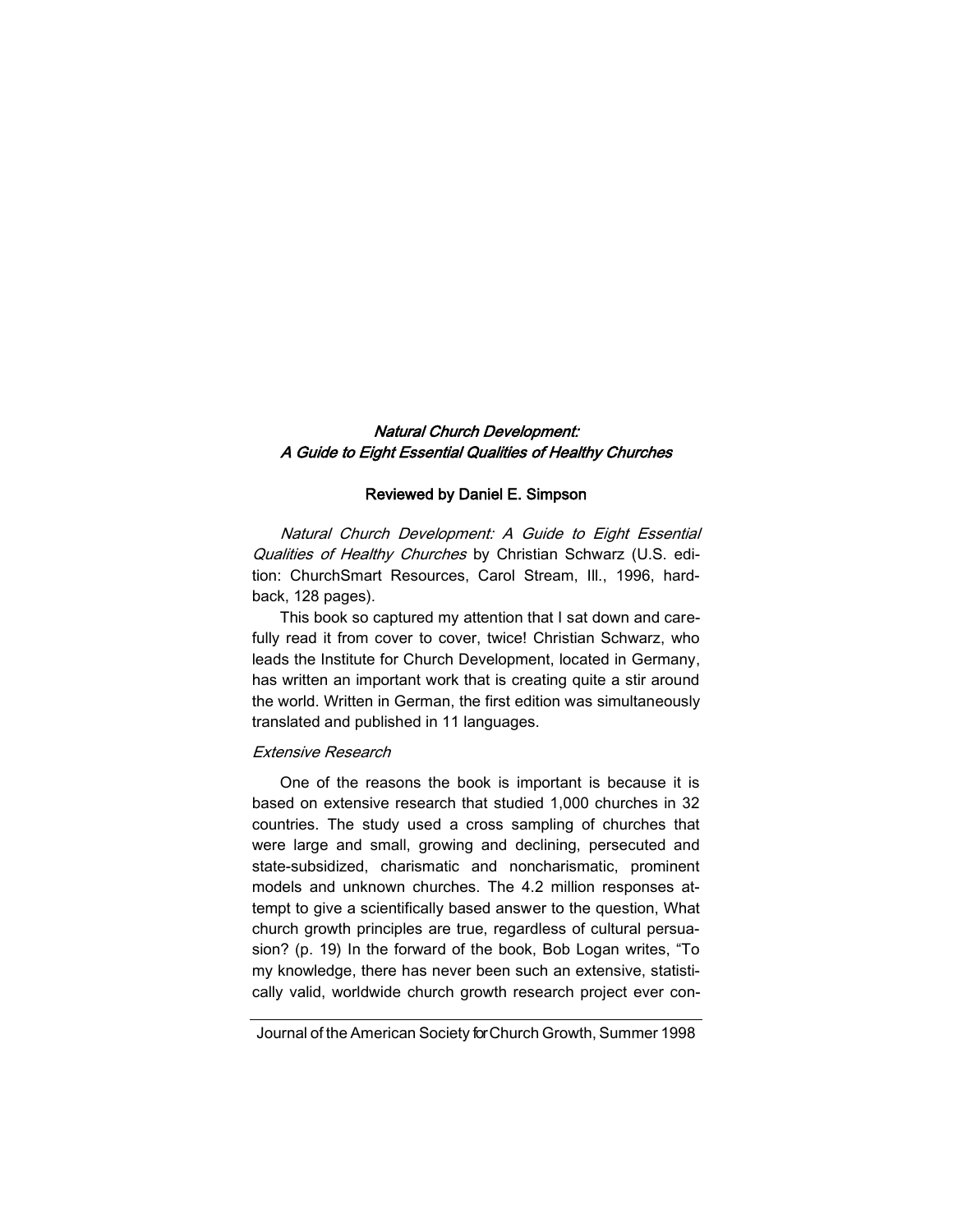ducted."

So what is natural church development? Schwarz says it's learning from nature, God's creation. He sees the church as a living organism. Therefore, he believes principles of church growth will be in line with the laws of biological growth (p .8). The scientific term "growth automatisms" is at the heart of natural church development. This "all-by-itself" principle says that all living organisms have been created by God with the capacity to grow and reproduce "automatically" (p. 12). Thus, natural church development does not attempt to "make" church growth, he notes, but to release the growth automatisms, with which God himself builds the church (p. 14). Schwarz states that he discovered the principles of natural church development from three sources: (1) Empirical research, (2) Observing nature, and (3) Studying Scripture (p. 13).

Schwarz divides the book into five sections. The first four sections present the four building blocks of natural church development:

1) What do we do?--Content: Eight quality characteristics

2) When should we do it?--Timing: The minimum strategy

3) How should we do it?--Method: Six biotic principles

4) Way should we do it?--Background: The theological paradigm

Part five lays out ten actions steps for practical implementation of the four building blocks: (1) Build spiritual momentum, (2) Determine your minimum factors, (3) Set qualitative goals, (4) Identify obstacles, (5) Apply biotic principles, (6) Exercise your strengths, (7) Utilize biotic tools, (8) Monitor effectiveness, (9) Address your new minimum factors, and (10) Multiply your church.

## Unfortunate Tone

The book comes across as significant and substantial. However, I was troubled by the somewhat arrogant tone and the almost hostile approach of the book. Schwarz appears to launch a

Journal of the American Society for Church Growth, Summer 1998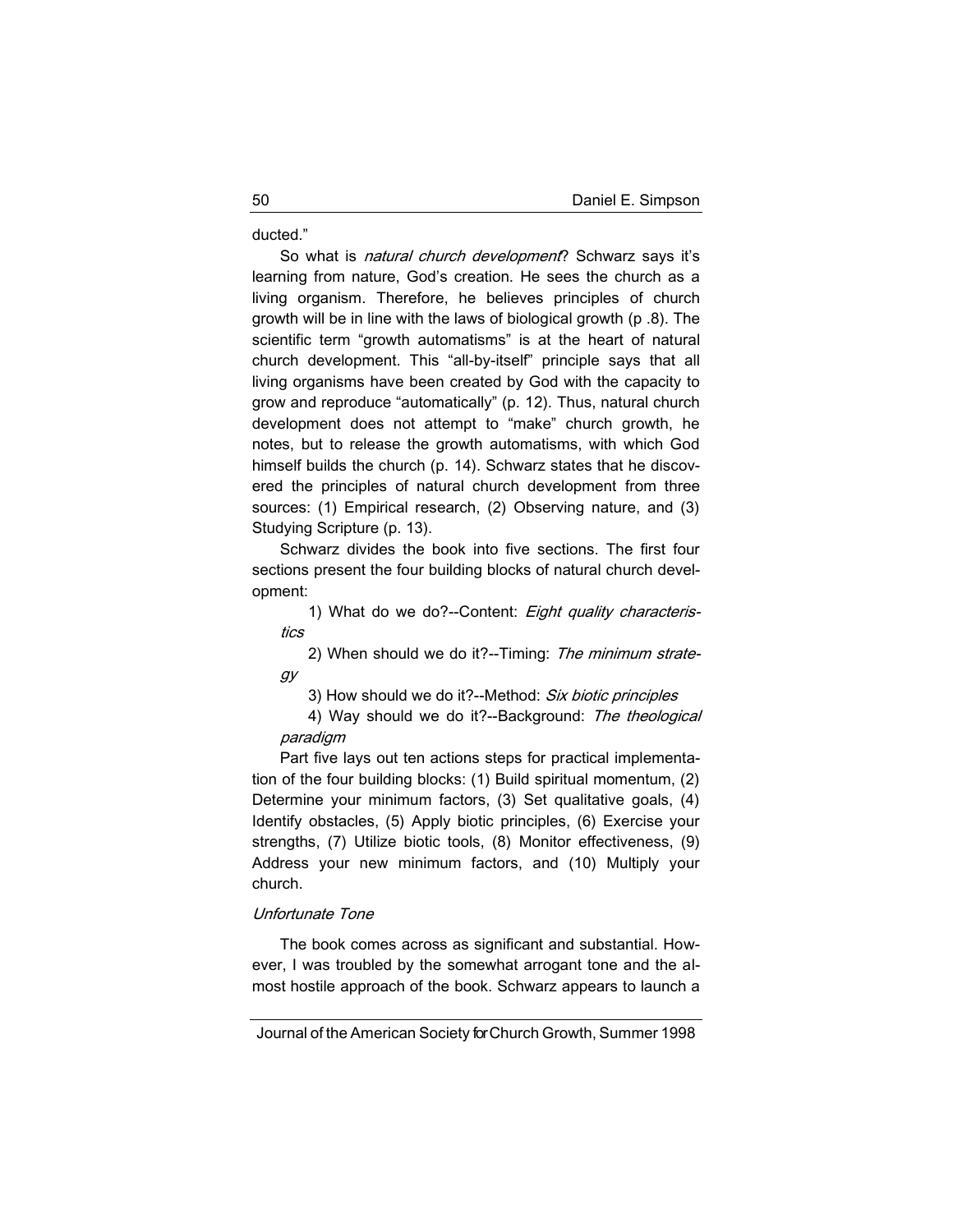blatant attack on the church growth movement. He seemed to project himself as one who finally has all the answers to why churches grow.

Schwarz begins his book by asking, "Why is it that many Christians are so skeptical toward the church growth movement?" He continues by creating an antithesis between natural church development and what he thinks many people perceive church growth to be: "Natural church development means bidding farewell to superficial pragmatism, to simplistic cause-andeffect logic, to a fixation with quantity, to manipulative marketing methods, and to questionable 'can-do' attitudes. It means leaving behind human-made prescriptions for success and moving on to growth principles which are given by God himself to all of his creation" (p.14).

Thus, from the very outset of the book, Schwarz goes head to head with his spin on the church growth movement as he creates a strong juxtaposition between church growth and natural church development. It is easy for the reader to get the impression that Schwarz is against classic church growth thinking.

On one hand, Schwarz attacks the church growth movement. Yet on the other hand, he redeems the term church growth for his purposes. To Schwarz, church growth is a desirable thing. But it must be *his* kind of church growth rather than then that of the church growth movement. He refers to "church growth literature" often. In fact, his contrast of the church growth movement to his own empirically demonstrated approach is reminiscent of a familiar form in Scripture: "You have heard it said . . . but I tell  $vou \dots$ "

In preparing this review, I had some email conversations with Erich Baumgartner, who served as a translator for one of Schwarz's recent works.<sup>1</sup> Baumgartner offers an explanation for Schwarz's arrogant tone:

As far as the tone of the book is concerned, I suspect that it is more a problem of understanding the original context of the book (Germany) than a problem of arrogance. What is necessary in a German context to be

Journal of the American Society for Church Growth, Summer 1998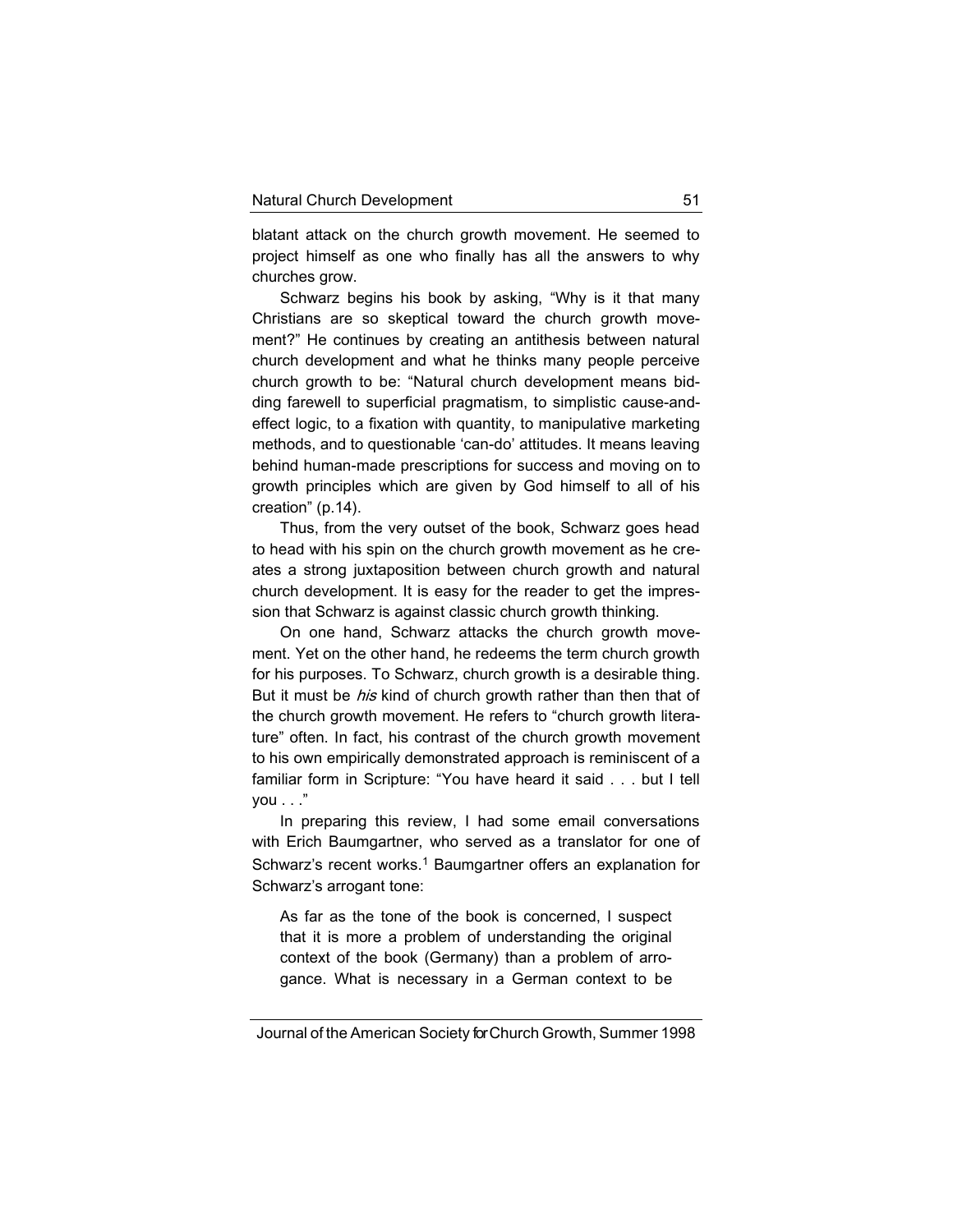heard by skeptical pastors ministering in empty churches--pastors who have tried and failed in applying many well-meaning American church growth principles--comes across as unduly critical in America. I have discussed this issue at length with his American publisher and with Christian Schalk<sup>2</sup> so that future works will have a different tone. At the same time it is important to let him say what he needs to say even if at times he sounds a bit critical of those from whom he learned so much.

## Laudable Concepts

The more I explored Schwarz, the more I said to myself, What he is describing as natural church development is the heart of the church growth movement! I found myself largely agreeing with the principles he advances. But I was troubled that he does not acknowledge the church growth foundations which support his thesis. He attributes none of his ideas to anyone, even though much of what he says can be found in 40 years of church growth literature!

However, in response to an early draft of this review, Schwarz said that it was by design that the book is completely without footnotes, references to literature, quotations, and discussion of different positions with reference to names. He said the book was written to an international audience, and the church growth discussion is very different in different countries. (The complete text of Schwarz's response is included as at the end of this article.)

So is Christian Schwarz an advocate of church growth? He told me this: "As a matter of principle, I never answer this question. In the same way, I don't answer the question whether I am evangelical or not, Charismatic or not, etc. The mere question reflects very often a wrong approach, and just by answering it, I would be part of this wrong approach. So I say to people 'Listen to what I say--would you regard this as "church growth"?' I try to leave the labeling job to others, and I don't mind if people might label me wrongly."

Journal of the American Society for Church Growth, Summer 1998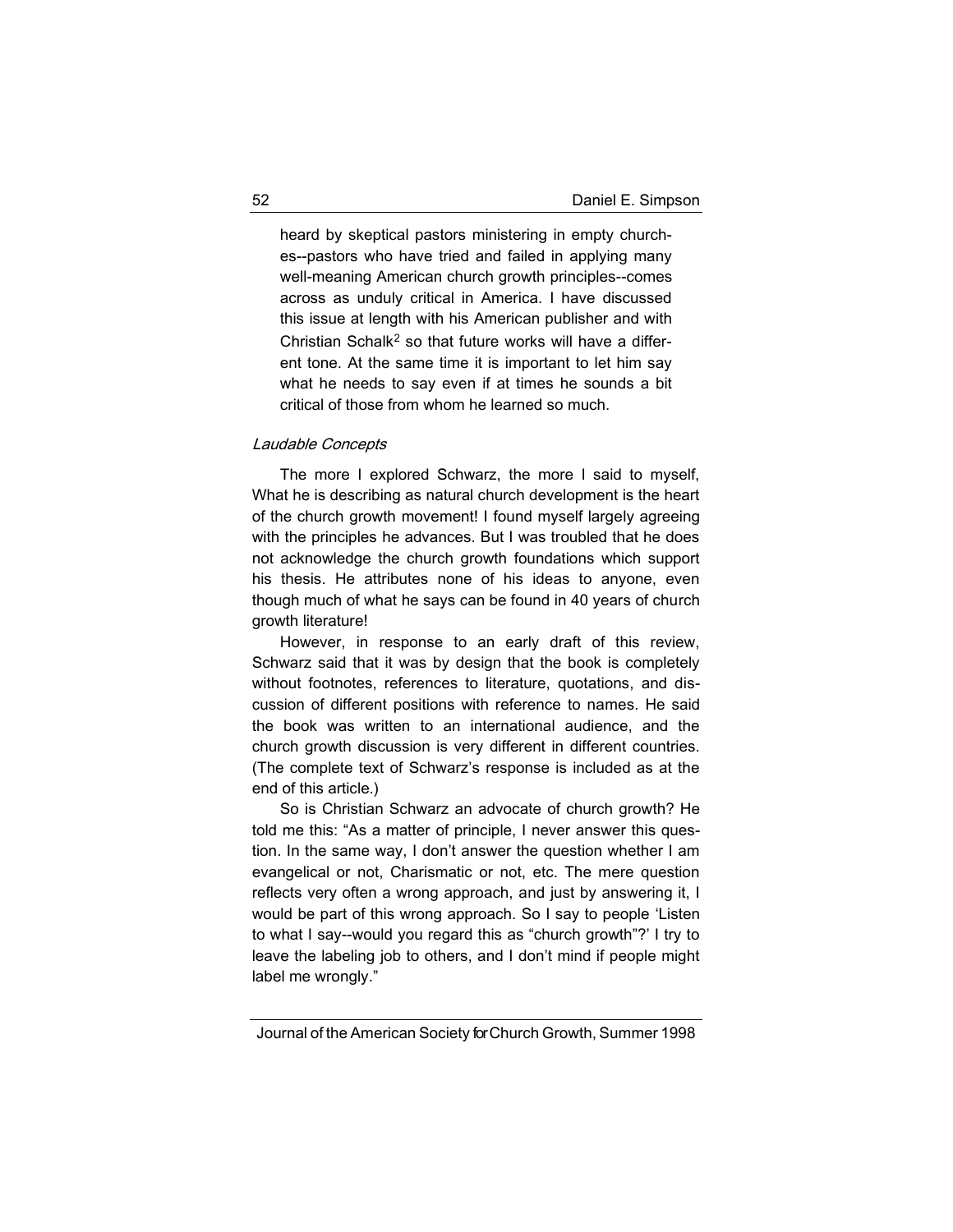#### A Knowledgeable Critic

Over the years I've read lots of criticism of church growth. In fact, we in church growth welcome criticism because it is a vital part of keeping us on track. To me there are two kinds of criticism--good and bad. Good criticism is based a on a well-founded understanding of church growth and takes a reasoned and responsible approach to constructive dialog. It's fair and objective. Bad criticism is usually uninformed, irrational, and often comprised of hot-headed rhetoric. My first impression of Schwarz was that he was just another bad critic.

But the more I read Schwarz's Nature Church Development, the more I tend to see him as a good critic who chose a questionable approach for his criticism.

As we can see from Schwarz's background, He is well qualified to offer constructive and informed criticism of church growth. Erich Baumgartner provides some helpful insights:

I have been aware of Schwarz's work in the German church growth scene since the early 1980's when he published the substantial 306-page Theologie des Gemeindeaufbaus (Theology of Church Growth), one of the earliest serious indigenous theologies of church growth ever published in any language. For the last 18 years Christian has grown into one of the most-read German authors in church growth who has had made a major contribution in making the insights of the movement available to the German-speaking Christian church.

For years Schwarz's books contextualized American church growth principles to a European audience and shaped a German approach to church growth. For more than a decade he also edited the German magazine Gemeindewachstum, now Praxis, a high-quality church growth publication with more than 6,000 subscribers. The closest equivalent in English is Strategies for Today's Leaders.

Journal of the American Society for Church Growth, Summer 1998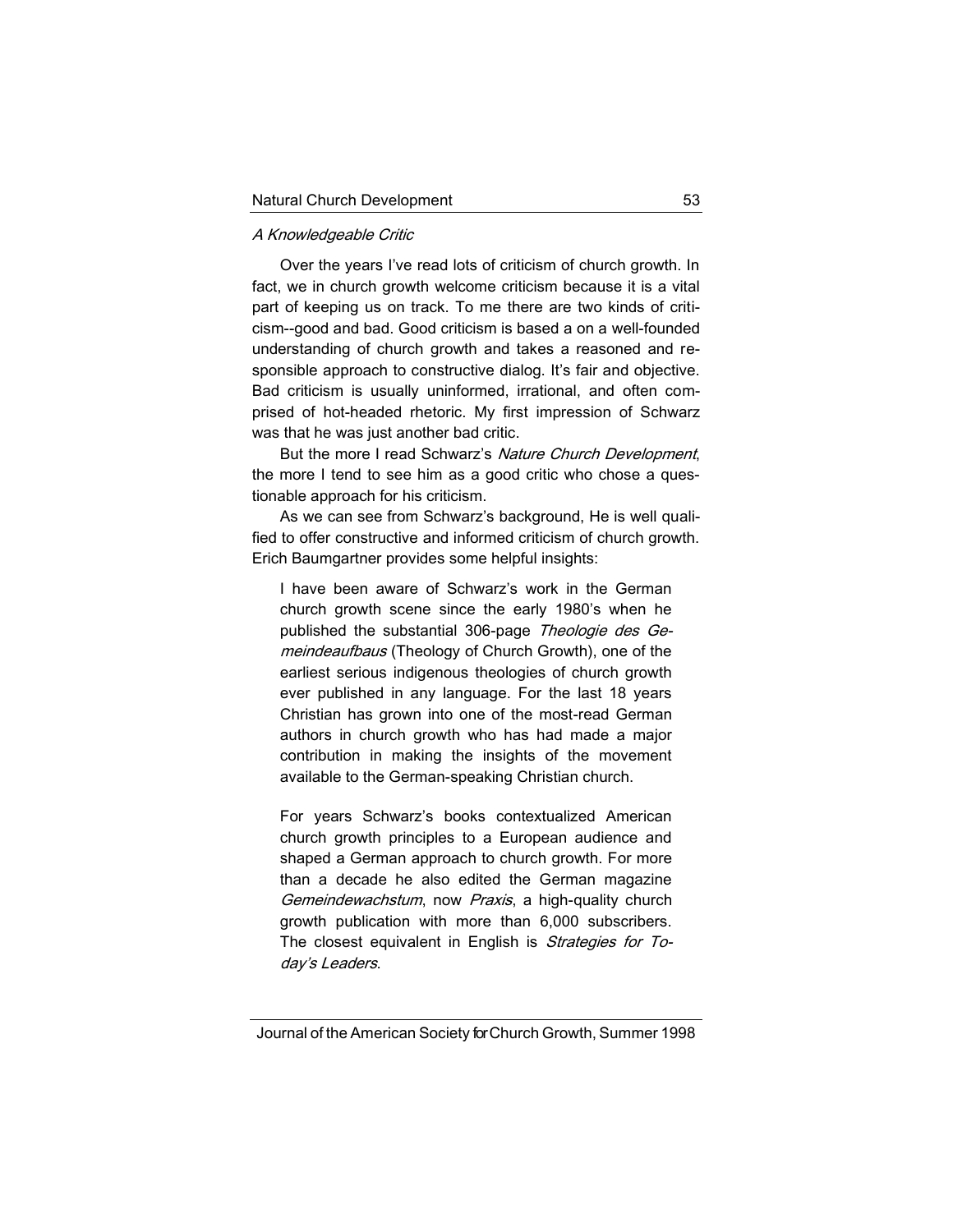But Schwarz not only adapted church growth thinking. He also began his own research projects in the later 1980's to test how church growth principles worked in the German-speaking churches. By his own admission these research projects did not always meet all the strict criteria of social research methodologies. But they served to test many of the claims of church growth advocates in a German context and went beyond the casestudy approach that dominates church growth research until today.

#### Church Growth Straw Man

It appears that throughout the book, Schwarz uses the technique of setting up "straw men," then proceeds to blow them away. That is, he makes undocumented references to supposed church growth thinking, then proceeds to show its fallacy in contrast to the virtues of his own ideas. For example, under the heading "Demythologizing church growth" he says, "A look at church growth literature can be confusing. An entire array of programs claim, 'Do what we do, and you will get the same results'" (p. 16). However, that comment does not reflect true church growth thinking. I don't know of one competent church growth leader who would make such a claim. Yes, there have been books written in the name of church growth which overly emphasize a programmatic approach. But that does not reflect the heart of the movement. The problem is, many of the extreme statements that he implies to be central to church growth are not reflective of true church growth thinking at all.

In response to that, Schwarz told me that the book was primarily positioned to reach those who have heard about church growth, and for whatever reasons, have a negative opinion about it. He said his depiction of church growth reflects "church growth thinking" as it is in the heads and hearts of a lot of people. He said, "So my depiction of church growth may be labeled as a mere 'straw man' in light of the most important literature on subject. But if we move from literature and footnotes to the hearts and heads of thousands of Christian leaders, you see that it is a

Journal of the American Society for Church Growth, Summer 1998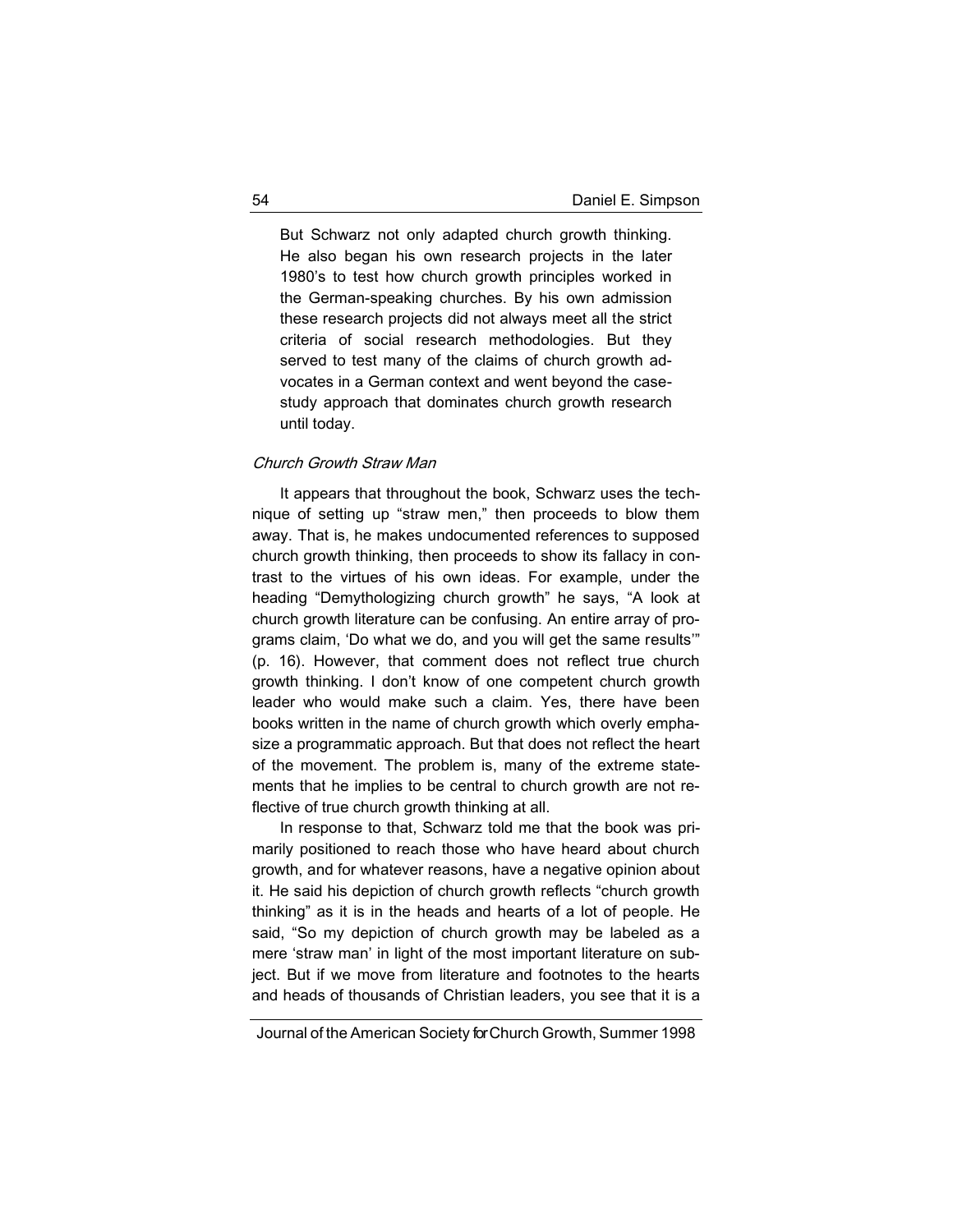part of reality. Reality is never a straw man."

Although I found myself bothered by his seemingly unfair attack on church growth, I appreciate his attempt to get antichurch-growth people to embrace his ideas without their realizing that they have indeed embraced church growth. In my opinion, if church leaders embrace natural church development, they've adopted the heart of Donald McGavran's church growth thinking.

However, I found myself distressed that he takes such a hostile stand against the church growth movement. It seems to me that he could have strongly made a point for natural church development without launching a head-to-head attack on the church growth movement.

#### The Quest of True Church Growth Principles

An important premises of the book is the emphasis on the need for a *principle-oriented approach*. Schwarz rightly points out that church growth principles should be obtained by abstraction, i.e., by stripping the observable models of all their specific, local, and cultural flavor, rather than using a one-to-one-imitation of a successful model church (pp. 16-17). Donald McGavran would give a hardy "amen" to that. In fact McGavran would commend Schwarz for his thorough and extensive empirical research to discover true church growth principles. Church growth thinkers need to take seriously Schwarz's observation of the tendency in church growth to blur the distinction between models and principles (p. 16).

Schwarz continues, however, to give the impression that his massive empirical research project establishes the definitive list of universal church growth principles. He asks, "How does one discover universally applicable church growth, principles? Answering this question is not a matter of intuition nor of studying a limited number of model churches. There really is only one way to find an answer to this question, namely, scientifically sound research of churches around the world" (p. 18). As Schwarz then goes on in detail in describing the "most comprehensive research project of the cause of church growth ever undertaken," the reader is left with the distinct impression that the only reliable

Journal of the American Society for Church Growth, Summer 1998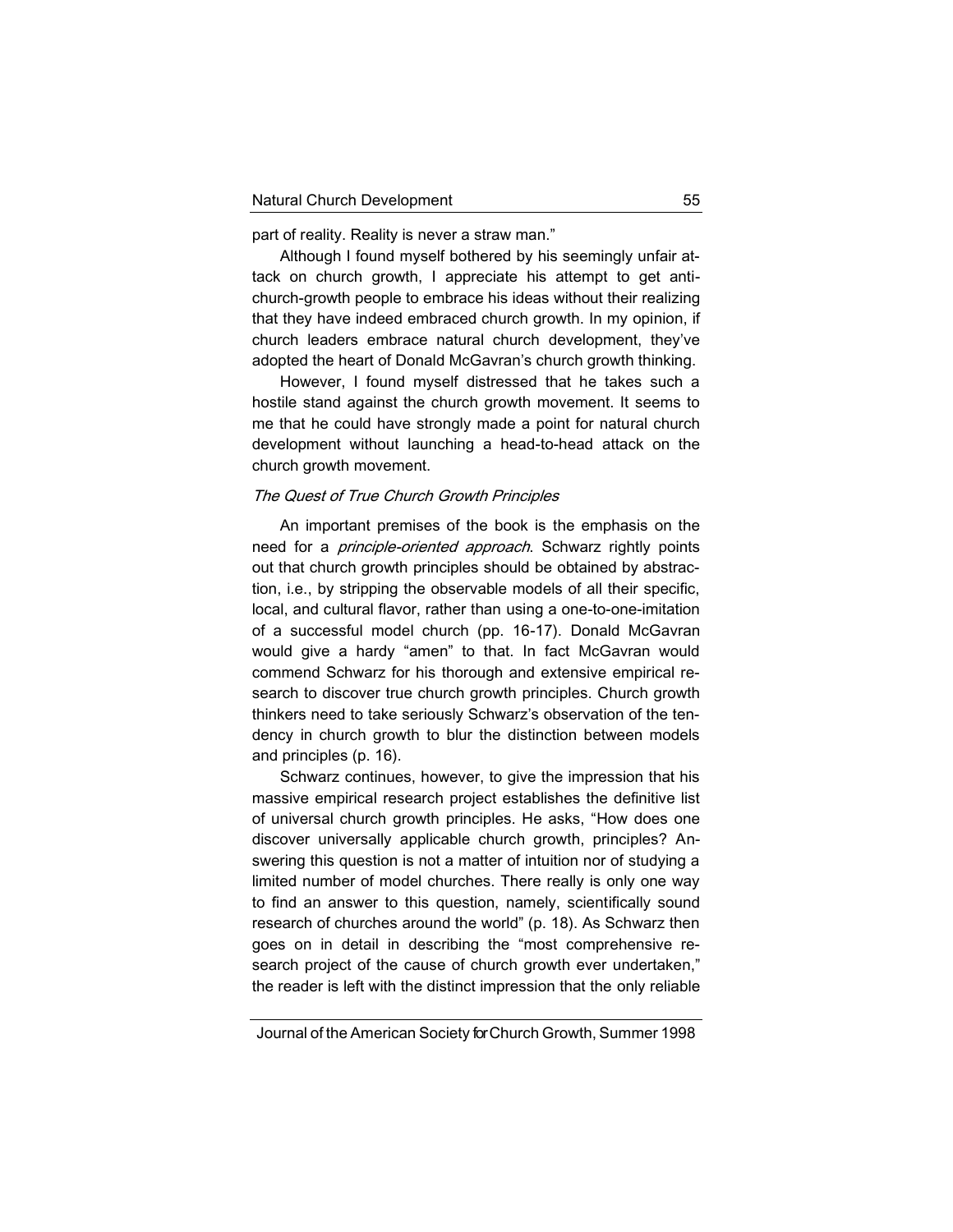principles are the ones Schwarz discovered.

Upon analysis, the diligent student of church growth will discover that indeed, much of what Schwarz has "proved" through his research has been apart of church growth literature for decades. His research indeed makes an important contribution to understanding church growth.

Unfortunately, rather than using his book to strengthen the church growth movement and substantiate its principles that are truly valid, Schwarz sets himself against the movement. Perhaps that tone is because the book was not contextualized to the American audience, as suggested above. But why not contextualize? Is an aggressive publishing schedule more important than taking the time to cast a writing in such a way as not to insult and alienate brothers and sisters of a different culture. (Perhaps this is a lesson that all of us who write and publish can heed). I believe that Schwarz would be making a much stronger impact on the American church if his tone was positive and his approach was conciliatory rather than antagonistic.

#### The Eight Essential Qualities

An important contribution Schwarz makes is the articulation of "eight quality characteristics" of natural church development. The church growth movement was driven from its outset by the question that was the crux of Donald McGavran's thinking, "Why do some churches grow, and others do not?" That question led to the delineation of various lists of principles that attempt to provide answers. In 1976 Peter Wagner's Your Church Can Grow outlined "the seven vital signs of a healthy church." That list provided a useful paradigm for understanding church growth. Other researchers also developed lists. In 1984 Dan Reeves and Ron Jenson published an impressive catalog of principle lists from 16 books.<sup>3</sup> It is doubtful that any of those list composers had intended their lists to be the definitive word on why churches grow. However, the presence of such lists gives credence to the words of Christian Schwarz: "A look at church growth literature can be confusing. Unfortunately many of these concepts contradict one another" (p. 16).

Journal of the American Society for Church Growth, Summer 1998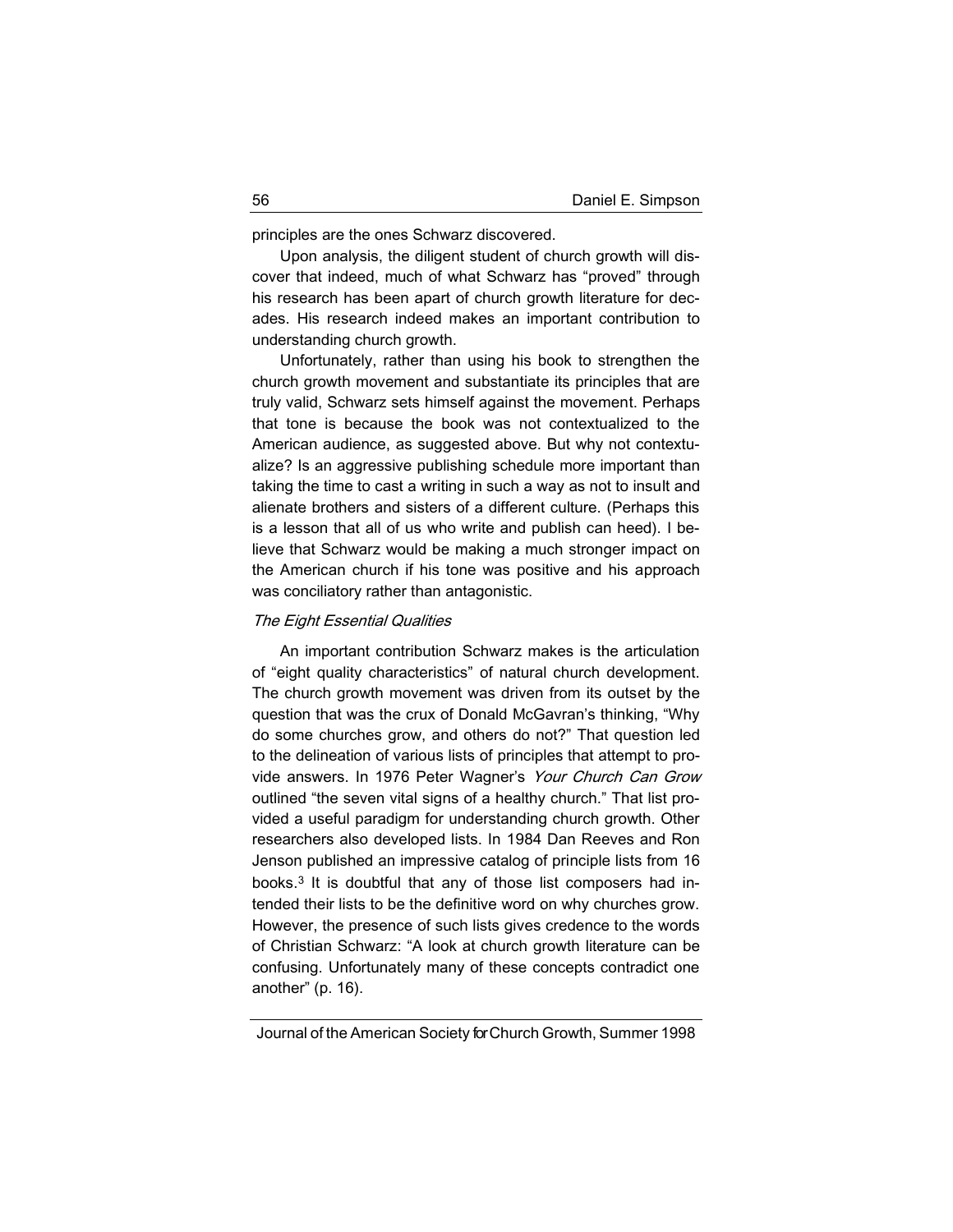Christian Schwarz, representing a new generation of church growth thinkers, has developed what we might call the "1990s version of church vital signs." His extensive research has yielded a list of "eight quality characteristics" of natural church development. It appears to me that this list offers a useful paradigm for church growth researchers. His work is based on a matrix that evaluates both quantitative and qualitative measurements in both growing and declining churches.

Schwarz says, "In church growth literature there are numerous lists of 'characteristics of growing churches.' To date, I have collected 23 such lists from different authors, and they are all fairly similar. The reason I prefer 'our' list to others is that the biotic 'secret of success' of each quality characteristic is unmistakably expressed through the adjectives" (p. 78).

Here are Schwarz's eight quality characteristics:

1. Empowering leadership. Leaders of growing churches concentrate on empowering other Christians for ministry. They invert the pyramid of authority so that the leader assists Christians to attain the spiritual potential God has for them.

2. Gift-oriented ministry. The gift-oriented approach reflects the conviction that God sovereignly determines which Christians should best assume which ministries. The role of church leadership is to help its members to identify their gifts and to integrate them into appropriate ministries.

3. Passionate spirituality. The majority of members in growing churches live their faith with contagious enthusiasm and share it with others. They have a genuine relationship with Jesus Christ. They live committed lives and practice their faith with joy and excitement.

4. Functional structures. The core of this quality characteristic is the development of structures which promote an ongoing multiplication of ministry. Growing churches continually evaluate to what extent church structures improve the self-organization of the church.

5. Inspiring worship service. Regardless of the style or model of your worship, here's the real question: Is the worship service an "inspiring experience" for the participants? When worship is

Journal of the American Society for Church Growth, Summer 1998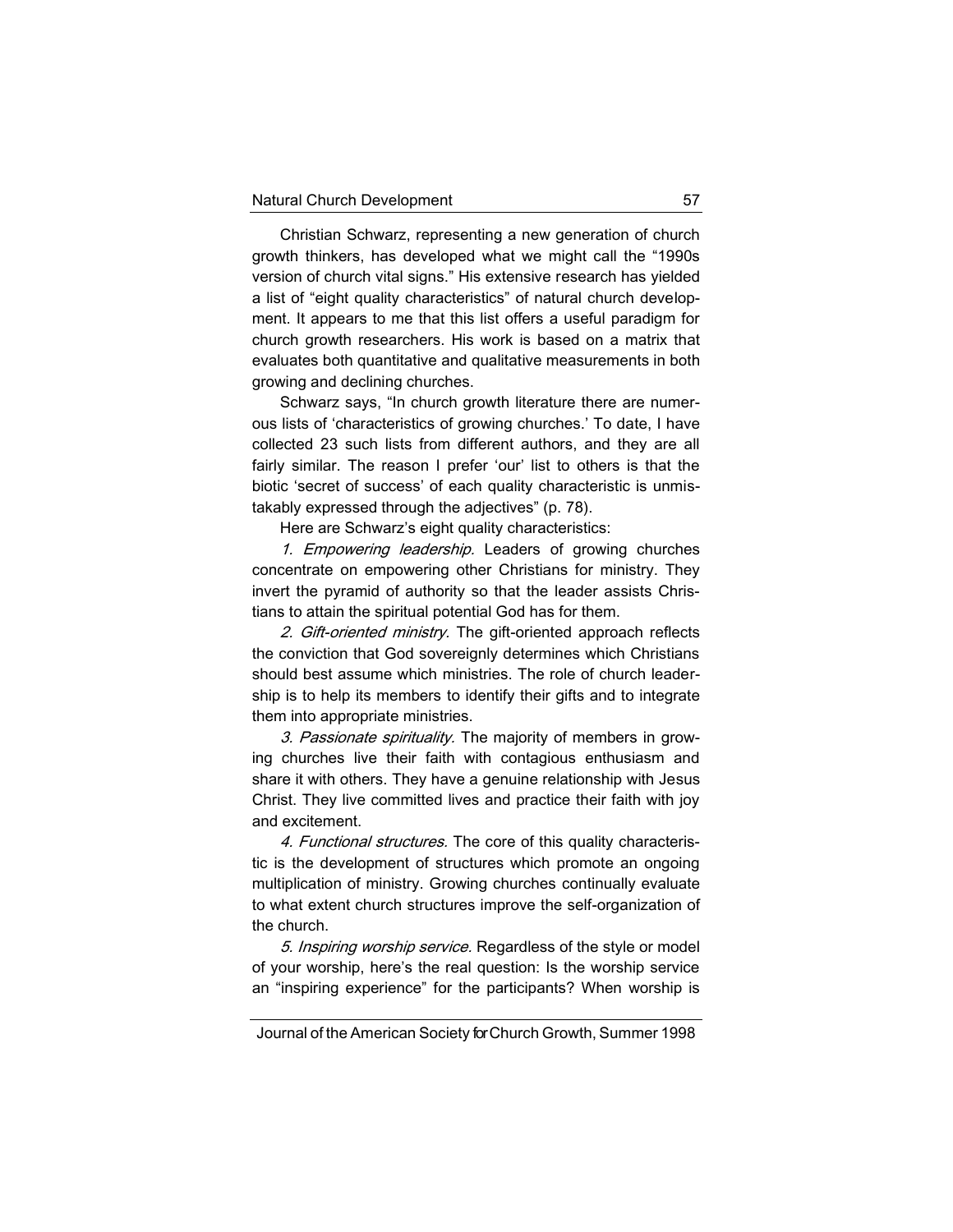inspiring, it draws people to the services "all by itself."

6. Holistic small groups. Continuous multiplication of small groups is a universal church growth principle. Furthermore, they must be *holistic* groups which foster care, servanthood, and Bible application to real-life concerns. The planned multiplication of small groups is made possible through the continual development of leaders as a by-product of the normal group life.

7. Need-oriented evangelism. Evangelistic efforts focus on the questions and needs of non-Christians. Every Christian is responsible to use his or her own specific gift in fulfilling the Great Commission. Furthermore, leaders of growing churches know who has the gift of evangelism, and these leaders are effective in directing them in need-oriented outreach.

8. Loving relationships. There is a highly significant relationship between a church's "love quotient" and its long-term growth potential. People do not want to hear us talk about love, they want to experience how Christian love really works.

## Other Contributions

Much of what Schwarz offers is a revamp, recast, or expansion of traditional church growth concepts. However, there are several areas that he makes a contribution to church growth thinking.

The *minimum factor* seems to provide some fresh thinking in helping churches know how to prioritize their energies for moving forward. "The minimum strategy assumes that the growth of a church is blocked by the quality characteristics that are least developed" (p. 50). One way Schwarz illustrates the minimum factor concept is with his "minimum barrel" analogy. It's based on a barrel comprised of eight staves of various lengths (representing the eight quality characteristics). The water level in the barrel cannot rise any higher than the shortest stave. Schwarz argues that a church should use its strengths to work on areas of weakness (pp. 52-53).

Another helpful area that Schwarz discusses is in goal setting (pp. 44-45, 110-111). While he agrees with the classic church growth claims of the importance of setting goals, he disa-

Journal of the American Society for Church Growth, Summer 1998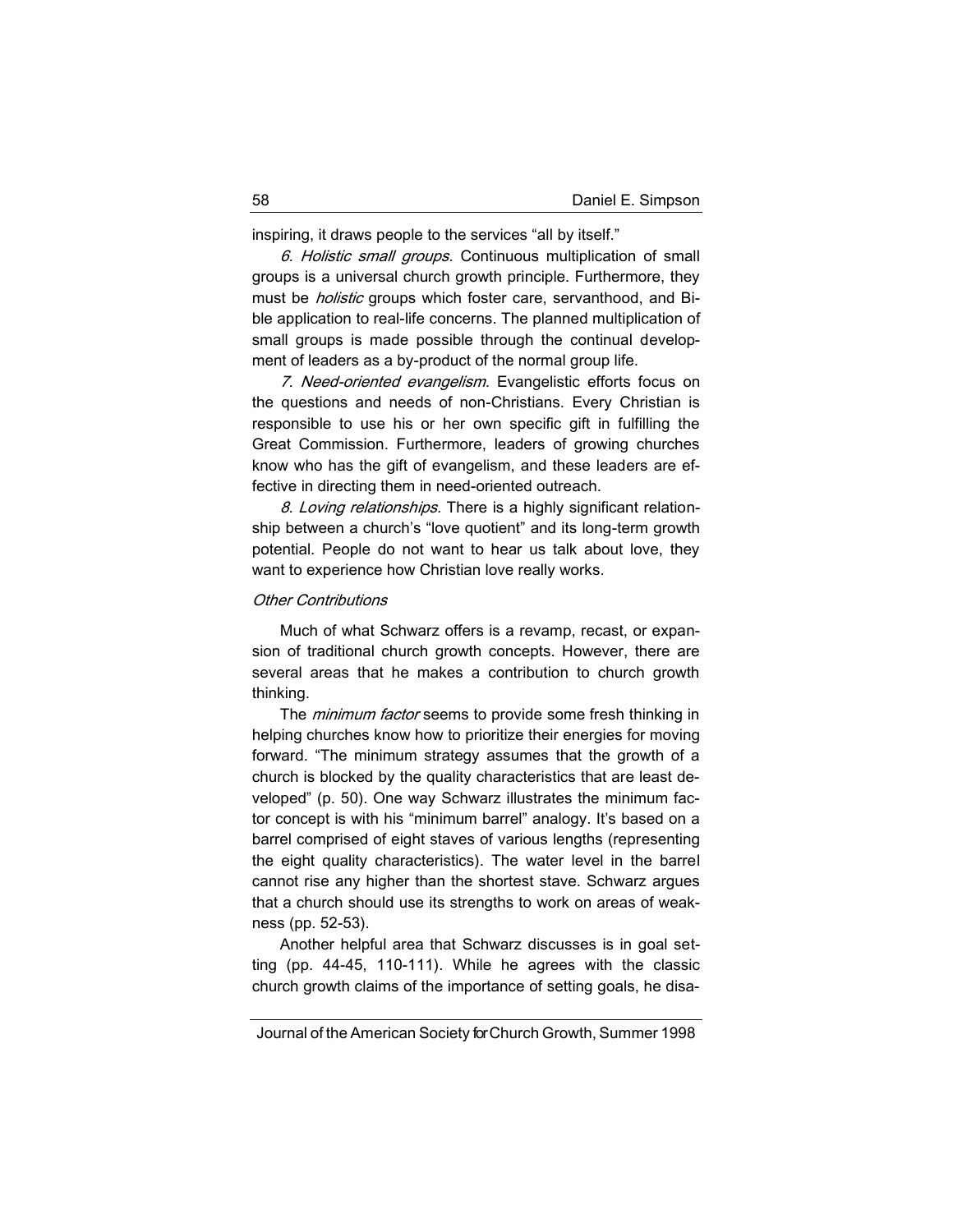grees with the kind of goals to be set. Schwarz believes that our goals should be only in the areas of human achievability, and not in areas that are beyond our control. Thus we should not focus on goals of quantity ("3,400 in church by 2002"), but on quality ("by the end of November, 80 percent of all regular worship attenders will know their spiritual gifts"). His premises is that quality will lead to quantity.

Schwarz's ideas on bipolarity is also worthy of notice. In Part 4, "A New Paradigm," Schwarz describes the concept of bipolarity as a paradigm to understand church life. "The law of polarity states that for every force there must be a counterforce" (p.84). Thus in the church, there are two poles as illustrated in the chart below:

| <i>⊽ produces</i> ∕ম    |                    |
|-------------------------|--------------------|
| <b>Dynamic Pole</b>     | <b>Static Pole</b> |
| organic                 | technical          |
| grow                    | build              |
| freedom                 | order              |
| "all by itself"         | "man-made"         |
| ষ্ট <i>stimulates</i> ৮ |                    |

The two poles are in reciprocal relationship. The dynamic pole always creates organization (structures, institutions, rules, or programs). The purpose of this organization is, in turn, to develop further dynamic poles (p. 85). To the left of the dynamic pole comes the danger of the dualistic or spiritualistic paradigm. To the right of the static pole is the risk of the monistic or technocratic paradigm. Schwarz believes that almost all major conflicts in church history as well as in the church today can be explained as a struggle between the two poles because of single-pole thinking. The bipolar paradigm, in Schwarz' view, is character-

Journal of the American Society for Church Growth, Summer 1998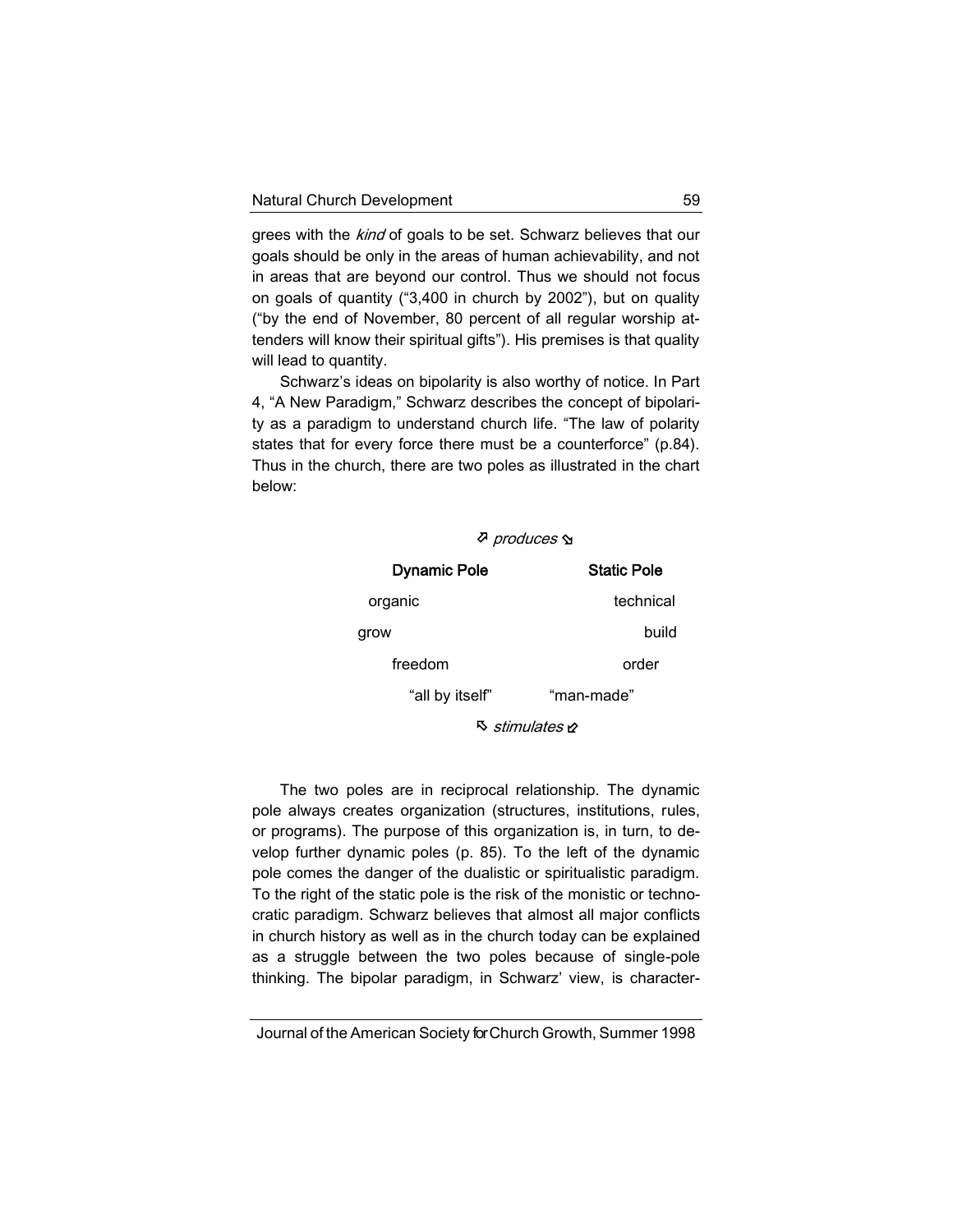ized by what he calls the "reformation principle," meaning that all institutions are evaluated on their performance under the following criterion: "How useful are they for the development of the dynamic pole, i.e., for the church as an organism? (p. 94). The significant implications of viewing the church through this bipolar paradigm began to sink into my thinking the more I studied the chapter.

A most fascinating, and perhaps important idea is Schwarz's rule of 65. He states, "The real challenge of our international research project was to develop an empirical method for measuring the eight quality characteristics" (p. 38). In each of the countries they surveyed, the values obtained were normed to a median of 50, i.e. the average church for each country had a quality index of 50 for each of the eight characteristics. What they discovered is that, "Every church in which a quality index of 65 or more was reached for each of the eight quality characteristics, is a growing church. This is perhaps the most spectacular discovery of our survey" (p. 39). Thus, as Schwarz would contend, church growth is not simply a matter of praying more, or developing a great small-group program, or creating a dynamic worship service. Schwarz insists that the key to growth is "found in the harmonious interplay of all eight elements" (p. 39). Thus, he states, "When asked what must happen to attract more people to our worship services, I can only offer one scientifically defendable reply: 'We must work at reaching an index of 65 in all eight quality areas'" (p. 41).

### The Abstract and the Inappropriate

The section in *Natural Church Development* which is the least helpful for me is Part 3. Schwarz explores six biotic principles: (1) Interdependence, (2) Multiplication, (3) Energy transformation, (4) Multi-usage, (5) Symbiosis, and (6) Functionality. The principles appear to be constructive and serve to help us think about the church in organic terms. However, the section lacks enough illustrative material to bring the principles from the abstract to the concrete.

An area that Schwarz perhaps stepped over the line is his

Journal of the American Society for Church Growth, Summer 1998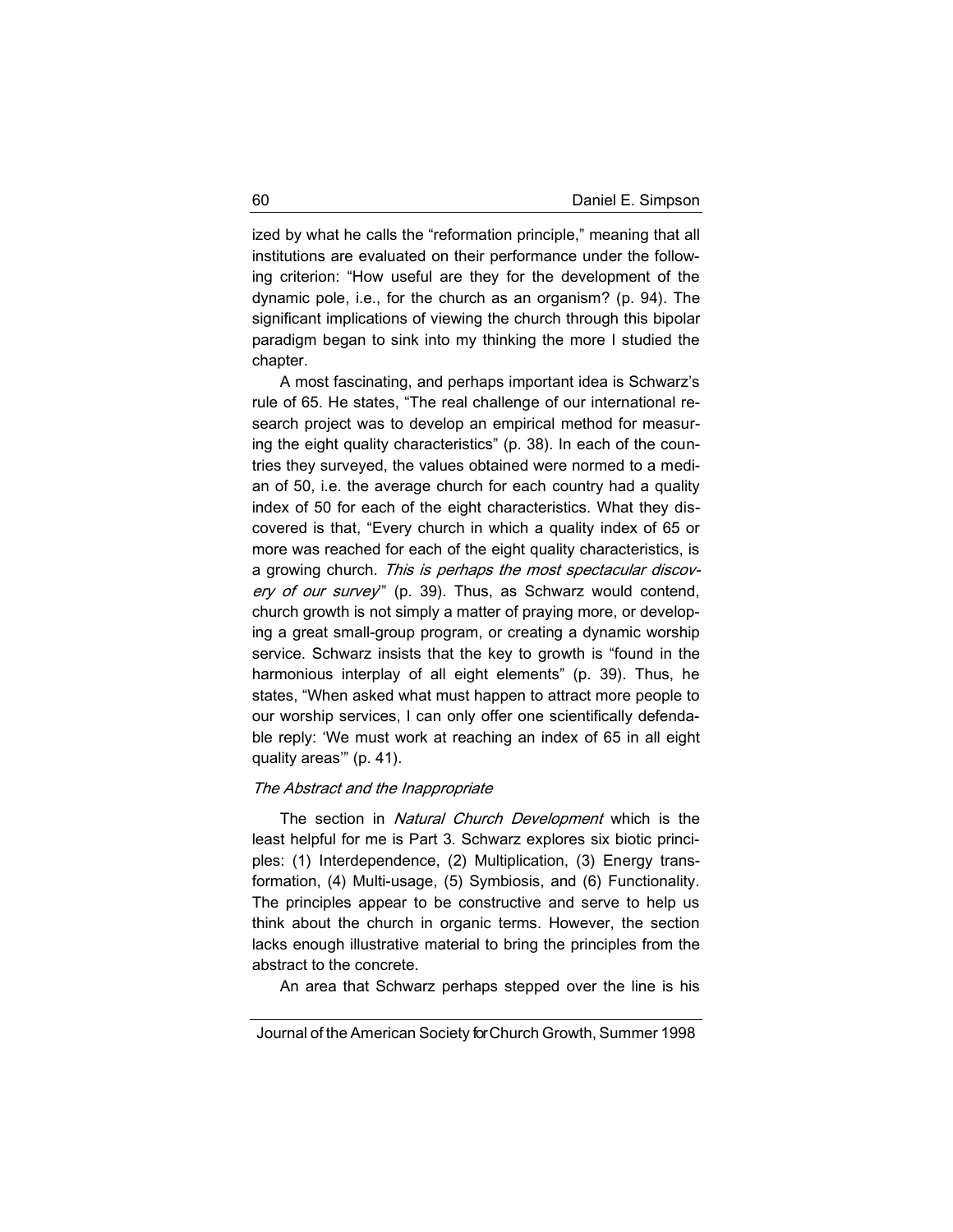strongly associating church growth with technocratic thinking. Throughout the books he draws a contrast between technocratic thinking and *biotic* thinking, implying that most church growth thinking is technocratic. Where this dichotomy reached an irritation point with me was in the author's comparing the technocratic mindset to a robot. He says, "Much of what has been published in the area of church growth comes closer to the 'robot' model than to the 'organism' approach" (p. 62). There may be some validity to that claim. But by this point in the book, the reader is so conditioned to view classic church growth negatively, that any of Schwarz's attempts to cautiously cast his language as to not be a direct accusation on church growth is lost. When I saw the sequence of color photos of robot parts lined up against the color photos showing a human embryo becoming a happy little child, I shouted, "Unfair!" I know that there is value in using strongly contrasting images to show differences between two kinds of thinking. But Schwarz's imagery creates a polarization of extremes. The strong impression his graphics make is that classic church growth practitioners are assembling machines, but leaders who follow his principles are growing living organisms. That contrast is not appropriate. The church, the Body of Christ, is a living organism. Even if its leaders succumb to some technocratic ideas, the fact still remains, the churches they lead are the body of Christ!--Not some robotic machines as Schwarz implies.

## Must-Read Book

Those who align themselves with the church growth movement may become disheartened by the book's hostile, unfair, and seemingly unwarranted attacks. However, students of church growth need to seriously engage its ideas. Schwarz makes a fresh appeal for us to think organically about the church. He reminds us of the qualitative factors that sometimes have been overshadowed by a focus on quantity. He reinforces the importance of distinguishing between models and principles. He examples for us an approach to church growth that puts a high priority on research and study.

The book is easy to read, but its overview style leaves many

Journal of the American Society for Church Growth, Summer 1998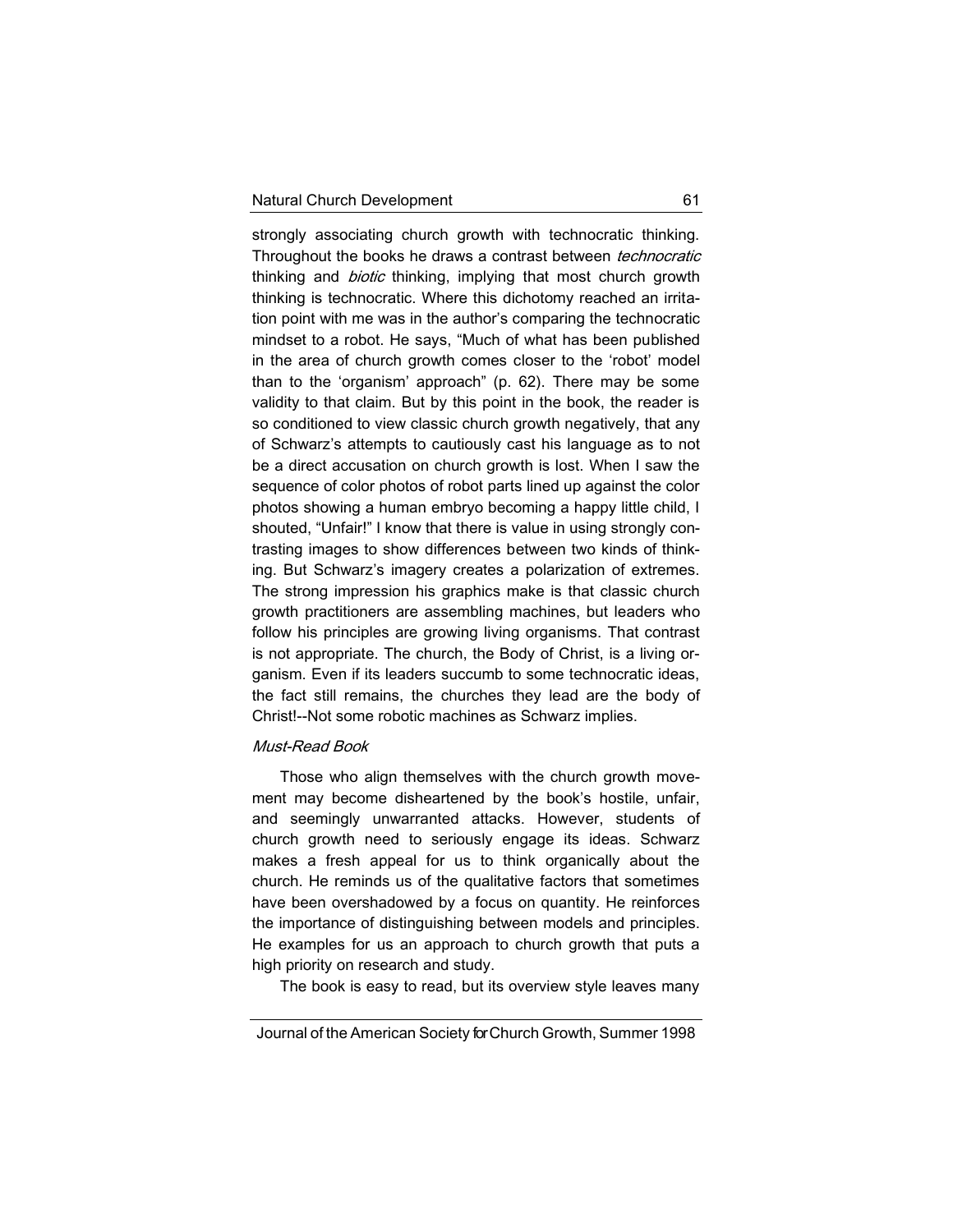unanswered questions. Readers soon realize that if they are to pursue its concepts, they'll have to purchase more extensive materials developed by Christian Schwarz's organization and distributed in the U.S. by ChurchSmart Resources (1-800-253- 4276). Schwarz admits: "This publication is an attempt to produce a simplified first introduction to natural church development based on what I have covered more extensively in several other books" (p. 127). However, for me, the somewhat simplistic approach left me more frustrated than eager to search out the rest of his writings to piece it all together. Schwarz's *Implementation* Guide to Natural Church Development, co-authored with Christoph Schalk (ChurchSmart, 1998), provides a practical workbook in applying the principles to the local church.

The full-color format of Natural Church Development resembles a visually appealing elementary school science textbook featuring photographs, charts, graphs, and diagrams on every page. An interesting feature is that each page turn begins a new section or point. The drawback is that discussion on any given issue is somewhat artificially confined to what will fit on two pages.

I believe Schwarz has written a must-read book for any serious student of church growth. In spite of its condescending tone, this is an important work and makes a meaningful contribution to our understanding of how the church grows and how we can do our part in aiding that growth.

\_\_\_\_\_\_\_\_\_\_\_\_\_\_\_\_\_\_\_\_\_

An abbreviated form of this article originally appeared in Ministry Advantage, (Vol. 7, No. 4 - Fall 1997) published by Fuller Theological Seminary's office of Containing Education, Pasadena, California, 1-800-999-9578.

#### Reviewer

Simpson, Daniel E.: Address: Fuller Theological Seminary, 135 North Oakland Avenue, Pasadena, CA 91182. Email: dsimpson@fuller.edu. Title: Associate Director for Continuing Education. Dan received a B.A. degree in Biblical Studies from South-

Journal of the American Society for Church Growth, Summer 1998